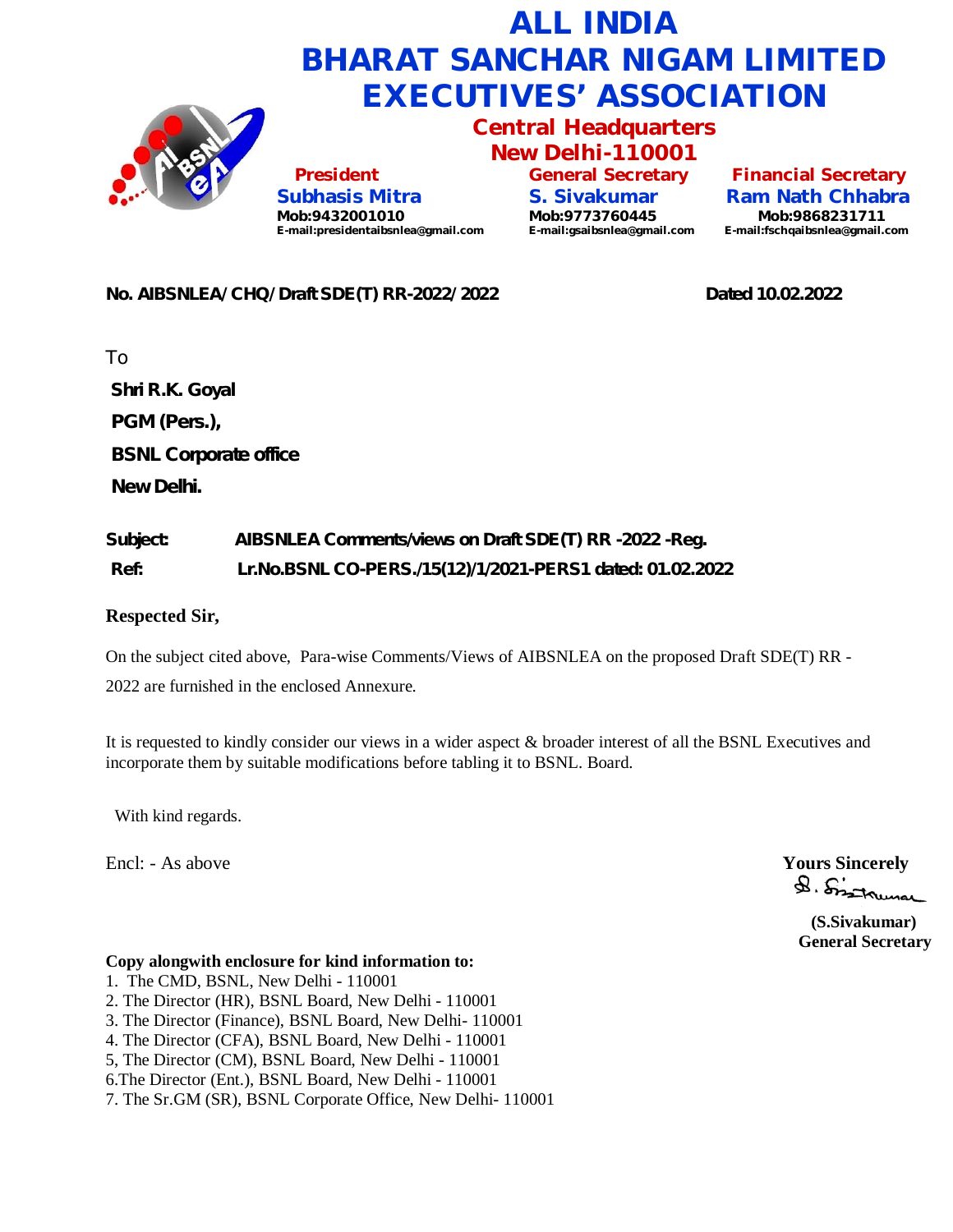## **Annexure to the Letter No. AIBSNLEA/CHQ/Draft SDE(T) RR 2022/2022 dated 10.2.2022**

# **Views of AIBSNLEA on the proposed RECRUITMENT RULES OF SUB DIVISIONAL ENGINEER (TELECOM)-2022 in BSNL**

**Pers. Cell proposed (Para -1):**

### **1. Short Title and Commencement:**

(i) With the approval of BSNL Board, the following rules regulating the method of recruitment to the post of Sub Divisional Engineer (Telecom) in Bharat Sanchar Nigam Limited (BSNL) are hereby made, namely

(ii) These rules may be called the Sub Divisional Engineer (Telecom) Recruitment Rules, 2022. **AIBSNLEA Comments/Views:**

 **No Comments**

1. (iii) These rules shall come into force from calendar year 2022 i.e.01-01-2022.

**AIBSNLEA Comments/Views:**

 **It is understood that the RR amendment is prospective in nature i.e., w.e.from 01.01.2022**

### **Pers. Cell proposed (Para -2 to 11):**

**2. Definition:** In these Rules unless the context otherwise requires,

(i) **Company:** Means the Bharat Sanchar Nigam Limited (A Government of India Enterprise) hereinafter called in BSNL, having its Registered Office at Bharat Sanchar Bhawan, Janpath, New Delhi.

(ii) **Board:** Means the Board of Directors of the Company and includes in relation to the exercise of powers by any Committee of the Board/Management or any other Officer of the Undertaking to whom the Board delegates any of its powers.

**3. Application:** These Rules shall apply to the post as specified in Column (1) of the Schedule annexed to these Rules.

**4. Number of posts, Classification and scale of pay**---- The number of the said post, its classification and the scale of pay attached thereto are specified in Column 2 to 4 of the Scheduleannexed.

**5. Method of Recruitment, age limit, qualifications etc.**——The method of recruitment, age limit, qualification and other matters relating to the said post shall be as specified in Column 5 to 13 of the Schedule annexed.

### **6. Disqualification: --------**No Person:-

a) Who has entered into or contracted a marriage with a person having a spouse living, or

b) Who having a spouse living, has entered into or contracted marriage with any person, shall be eligible for appointment to the said post.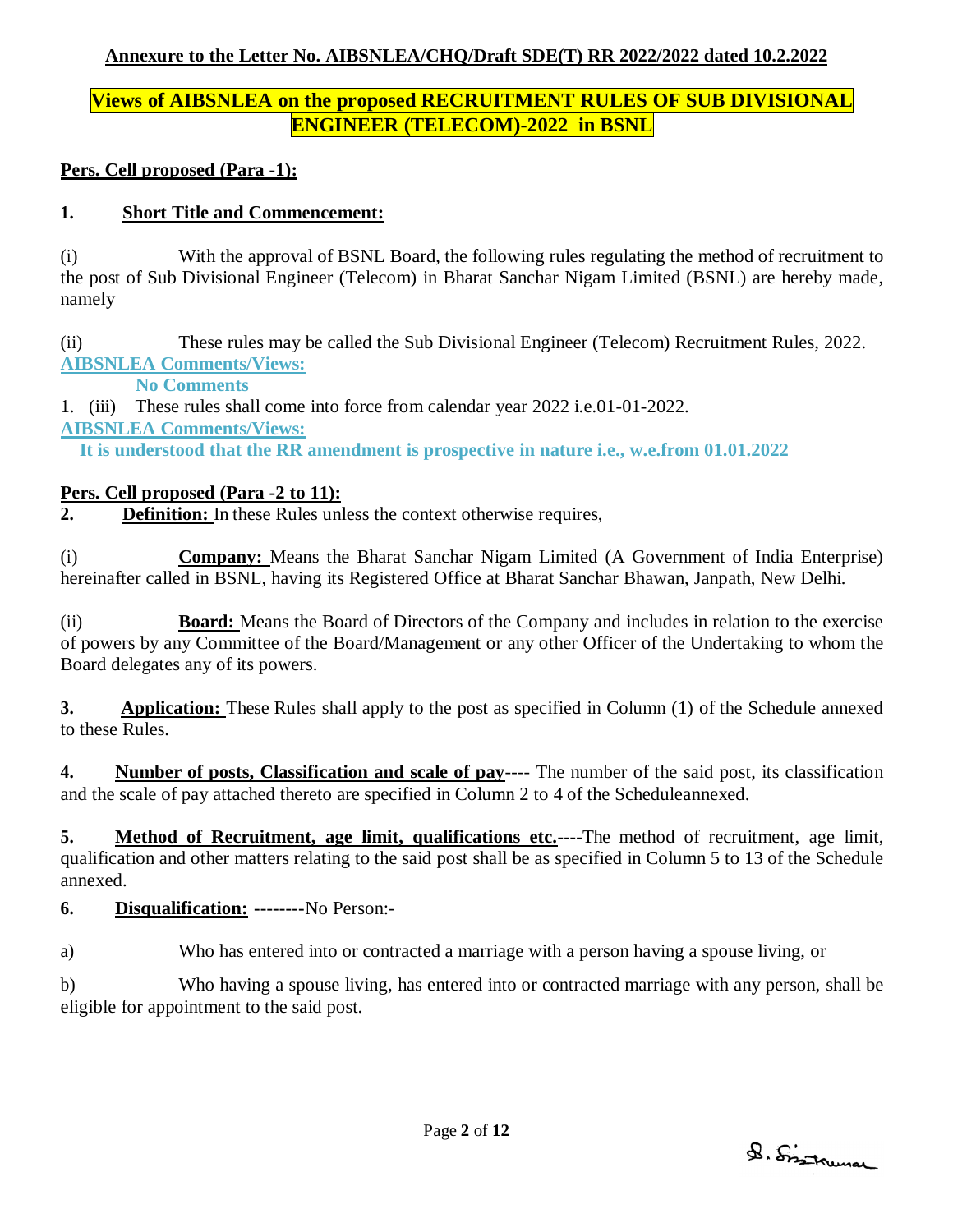Provided that the Appointing Authority may, if satisfied that such marriage is permissible under the personal law applicable to such person and the other party to the marriage and that there are other grounds for so doing, exempt any person from the operation of this rule.

**7. Power to relax:-**----Where the BSNL Board is of the opinion that it is necessary or expedient so to do, it may, by order and for reasons to be recorded in writing, relax any of the provision of these rules with respect to any class or category of persons.

**8. Saving:**----Nothing in these rules shall affect reservations, relaxation of age limit and other concession required to be provided for the Scheduled Castes, Scheduled Tribes, Other Backward Classes, Ex-Serviceman and other special category of persons in accordance with the orders issued by the Central Government from time to time in this regard.

**9. Initial constitution:-**All officials holding the post of Sub Divisional Engineer (Telecom) on regular basis before the date of publication of these rules shall be deemed to have been appointed under these rules on regular basis as Sub Divisional Engineer (Telecom).

**10. Liability to serve anywhere in India:-** Persons appointed to the Sub Divisional Engineer (Telecom) post shall be liable for transfer anywhere in India/ at any place falling in the operational area of BSNL.

**11. Interpretation:-**Where any doubt arises as to the interpretation of any of the provisions of any of these rules or the regulations made there under, the matter shall be referred to BSNL Board whose decision shall be final.

**AIBSNLEA Comments/Views: No Comments**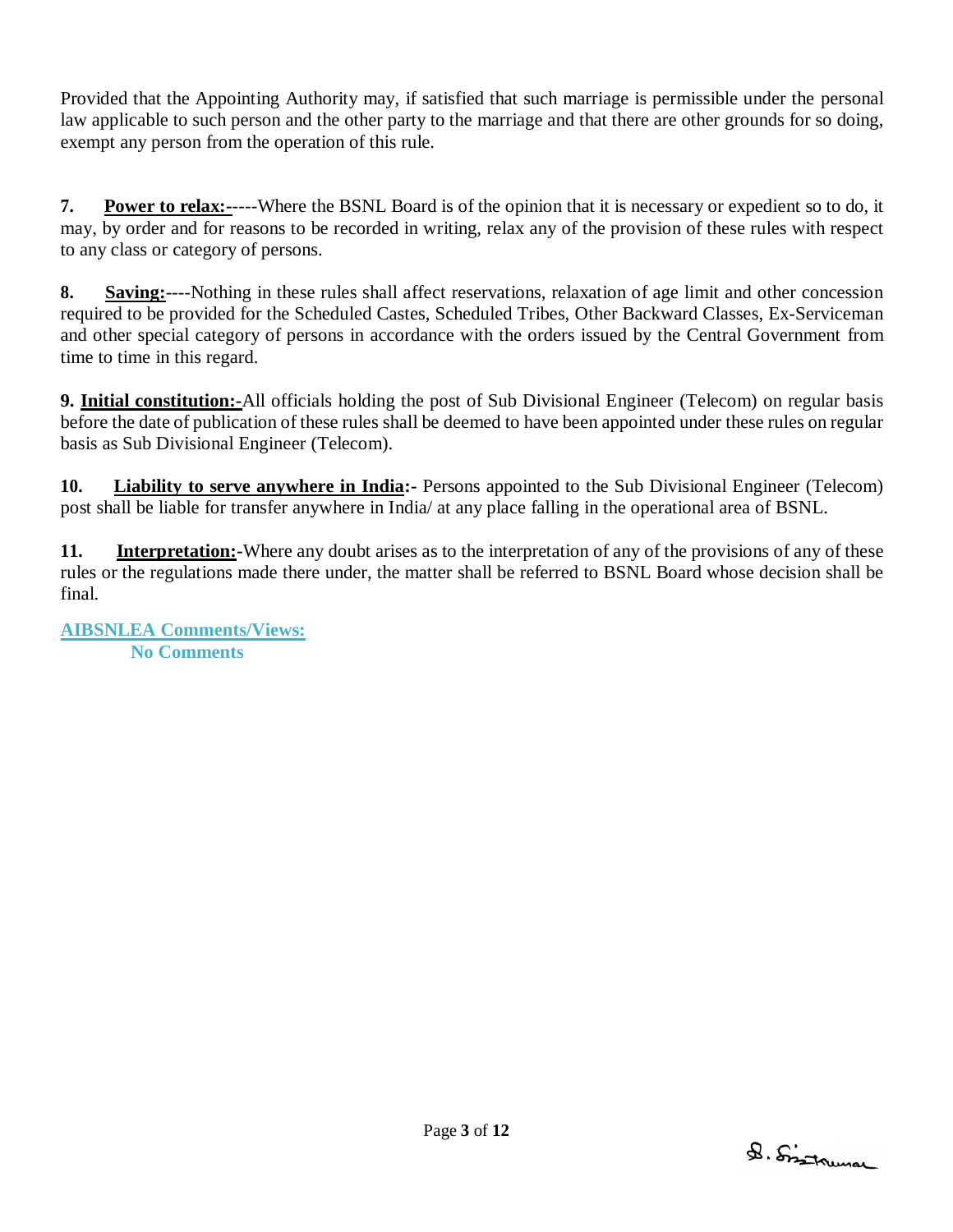### **Pers. Cell proposed Page 3 of 9 to 5 of 9 up to Sl.No.(v) : SCHEDULE**

 $\bar{\tau}$ 

### **RECRUITMENT RULES OF SUB DIVISIONAL ENGINEER (TELECOM)-2022**

| <b>Na</b><br>me<br>of<br><b>Post</b>                          | <b>Numb</b><br>er of<br><b>Posts</b> | <b>Classification</b> | <b>Scale of</b><br>Pay                                                                                                  | Whether<br>selection<br>post or non-<br>selection<br>post | Age limit<br>for Direct<br><b>Recruits</b> | Whether<br>benefits of<br>added years of<br>service<br>admissible |
|---------------------------------------------------------------|--------------------------------------|-----------------------|-------------------------------------------------------------------------------------------------------------------------|-----------------------------------------------------------|--------------------------------------------|-------------------------------------------------------------------|
| 1                                                             | $\overline{2}$                       | 3                     | $\overline{\mathbf{4}}$                                                                                                 | 5                                                         | 6                                          | 7                                                                 |
| Sub<br><b>Divis</b><br>ional<br>Engi<br>neer<br>(Tele<br>com) | 106<br>87                            | Executive             | $E-2$ IDA<br>pay scale<br>of<br>Rs. 20600-<br>46500<br>[as per<br>2 <sup>nd</sup> PRC pay<br>scale w.e.f<br>01.01.2007] | <b>Selection Post</b>                                     | Not applicable                             | Not Applicable                                                    |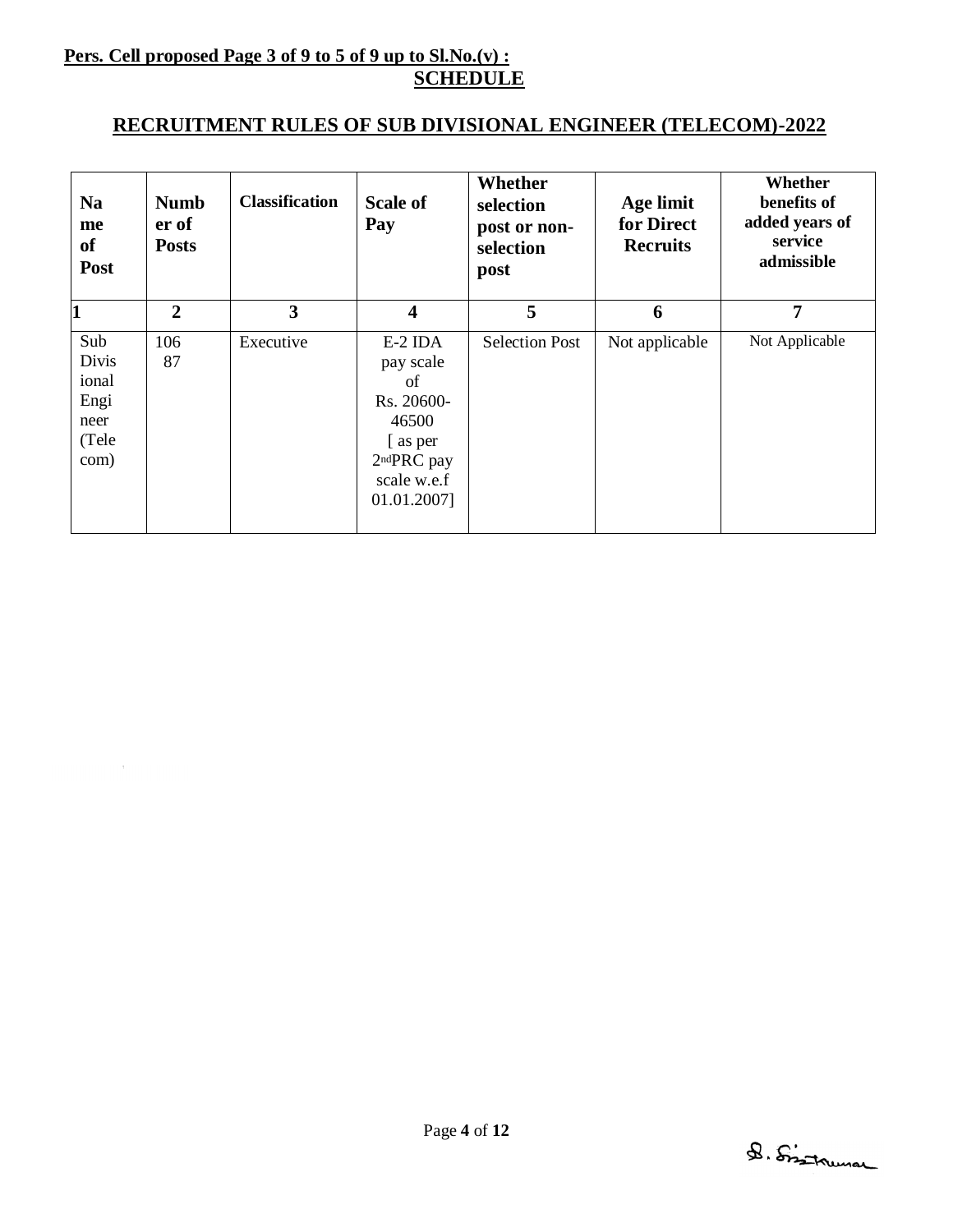| <b>RECRUITMENT RULES OF SUB DIVISIONAL ENGINEER (TELECOM)-2022</b>                             |                                                                                                                                                       |                                     |                                                                                                                                                                                                                 |                                                                                                                                                                                                                                                                                                                                                                      |                                                                                                               |  |  |  |  |
|------------------------------------------------------------------------------------------------|-------------------------------------------------------------------------------------------------------------------------------------------------------|-------------------------------------|-----------------------------------------------------------------------------------------------------------------------------------------------------------------------------------------------------------------|----------------------------------------------------------------------------------------------------------------------------------------------------------------------------------------------------------------------------------------------------------------------------------------------------------------------------------------------------------------------|---------------------------------------------------------------------------------------------------------------|--|--|--|--|
| <b>Education</b><br>al and<br>other<br>qualificati<br>on<br>required<br>for direct<br>recruits | Whether<br>age and<br>educational<br>qualificatio<br>$\mathbf n$<br>prescribed<br>for direct<br>recruits will<br>apply in<br>the case of<br>promotees | Period of<br>probation<br>, if any. | <b>Method</b><br>of<br>recruitment whether<br>by direct recruitment<br>or by promotion or by<br>deputation/transfer<br>or by absorption and<br>percentage<br>of<br>vacancies to be filled<br>by various methods | In<br><b>of</b><br>recruitment<br>case<br>by<br>promotion/deputation/transfer,<br>grade<br>which<br>promotion/deputation/<br>from<br>transfer to be made                                                                                                                                                                                                             | If a BSNL<br>Corporate<br><b>Promotion</b><br><b>Committee</b><br>(CPC) exists,<br>what is its<br>composition |  |  |  |  |
| 8                                                                                              | 9                                                                                                                                                     | 10                                  | 11                                                                                                                                                                                                              | 12                                                                                                                                                                                                                                                                                                                                                                   | 13                                                                                                            |  |  |  |  |
| <b>Not</b><br>applicable                                                                       | <b>Not</b><br>applicable                                                                                                                              | <b>Not</b><br>applicable            | 67%<br>a)<br>by<br>promotion on the basis<br>of seniority cum fitness                                                                                                                                           | Promotion:                                                                                                                                                                                                                                                                                                                                                           | <b>CPC</b><br>consisting of<br>the following<br>Officers:-                                                    |  |  |  |  |
|                                                                                                |                                                                                                                                                       |                                     |                                                                                                                                                                                                                 | (i) 67% by promotion by Junior Telecom<br>Officers (Telecom) with three                                                                                                                                                                                                                                                                                              | 1.<br>PGM/Sr.GM/                                                                                              |  |  |  |  |
|                                                                                                |                                                                                                                                                       |                                     |                                                                                                                                                                                                                 | (3) years of regular service in the grade as<br>on 1stJanuary of the Vacancy year.                                                                                                                                                                                                                                                                                   | GM working<br>HR<br>in<br>Chairperson                                                                         |  |  |  |  |
|                                                                                                |                                                                                                                                                       |                                     | 33% by promotion<br>b)<br>through Limited<br><b>Internal Competitive</b><br>Examination(LICE)                                                                                                                   | (ii) 33% by Limited Internal Competitive<br>Examination from amongst regular Junior<br>Telecom Officers (Telecom) who have<br>rendered not less than three (3) years of<br>regular service in the grade as on 1stJanuary<br>of the year to which the vacancy pertains.                                                                                               | 2. Addl.GM/<br>Jt. GM/DGM<br>(Pers)<br>Member                                                                 |  |  |  |  |
|                                                                                                |                                                                                                                                                       |                                     |                                                                                                                                                                                                                 | Note:<br>i) Promotion of JTOs (under 67% seniority<br>cum fitness quota) shall be made on the<br>basis of an All India Eligibility List at<br>Corporate Office only.                                                                                                                                                                                                 | 3. CLO(SCT<br>) -- Member                                                                                     |  |  |  |  |
|                                                                                                |                                                                                                                                                       |                                     |                                                                                                                                                                                                                 | The syllabus and rules for<br>$\mathbf{ii}$<br>conducting LICE shall be such as the<br>Management Committee of Board may<br>prescribe from time to time.                                                                                                                                                                                                             | Note:<br>The<br>Appointing<br>Authority will                                                                  |  |  |  |  |
|                                                                                                |                                                                                                                                                       |                                     |                                                                                                                                                                                                                 | Where juniors who have completed<br>$\overline{iii}$<br>their qualifying eligibility service are being<br>considered for promotion, their seniors<br>would also be considered provided they are<br>not short of requisite qualifying/eligibility<br>service by more than one year. This clause<br>will be applicable to 67% seniority cum<br>fitness promotion only. | be<br>Director(HR),<br><b>BSNL</b> Board.                                                                     |  |  |  |  |
|                                                                                                |                                                                                                                                                       |                                     |                                                                                                                                                                                                                 | The crucial date for determining the<br>iv)<br>eligibility shall be 1stJanuary of year to<br>which the vacancies pertain.                                                                                                                                                                                                                                            |                                                                                                               |  |  |  |  |
|                                                                                                |                                                                                                                                                       |                                     |                                                                                                                                                                                                                 | v) Promotion on Personal Upgradation<br>basis will be considered on completion of<br>12 years of regular service in JTO grade as<br>on 1stJanuary of the calendar year as per<br>details in Annexure-'B'.                                                                                                                                                            |                                                                                                               |  |  |  |  |

D. Sistrumar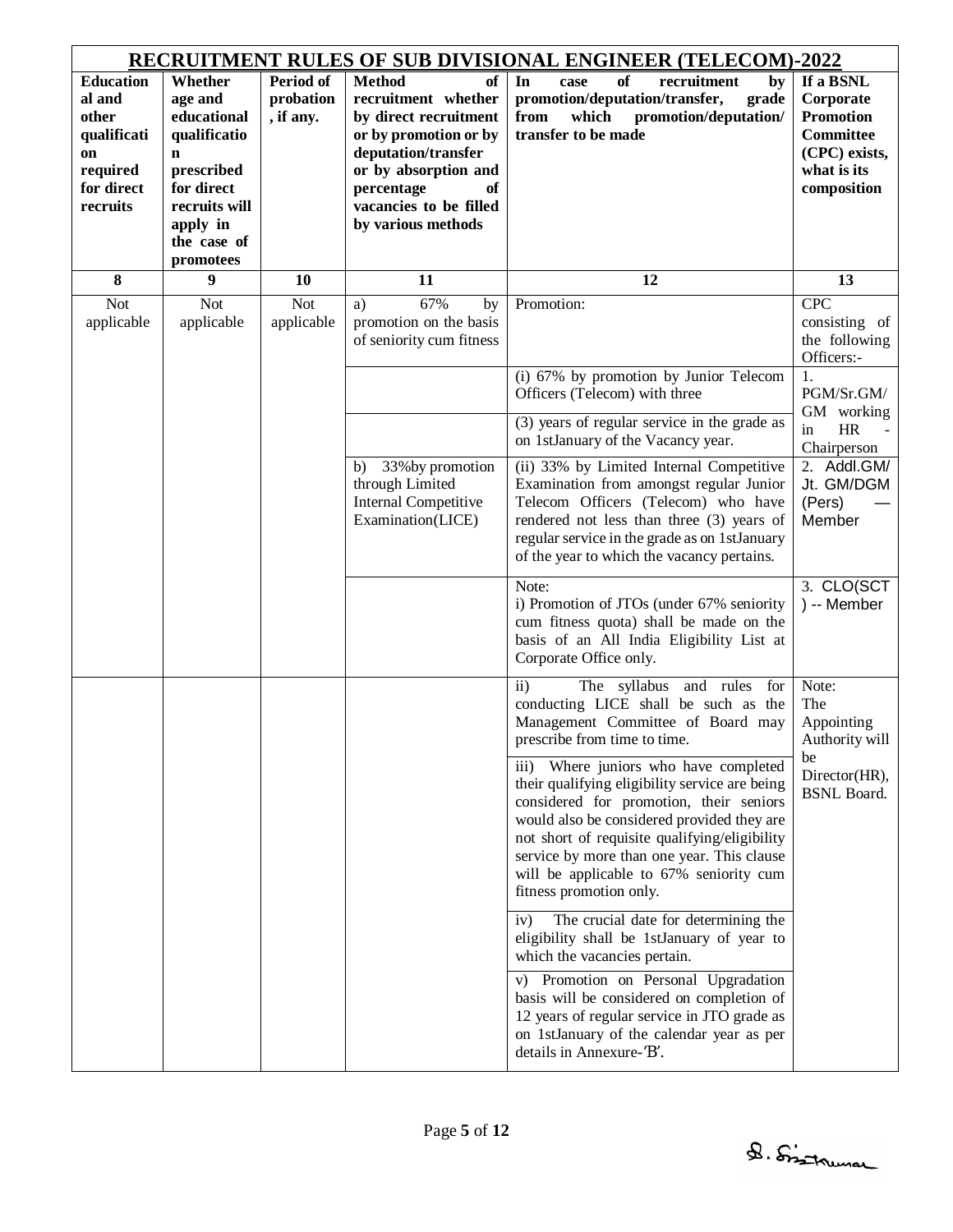### **AIBSNLEA Comments/Views: No Comments**

### **Pers. Cell proposed** Page 5 of 9 Column. 12 Sl.No.(vi)

(vi) The seniority/inter-se-seniority of an executive shall be determined as per details in Annexure 'A'and Annexure  $'B'$ .

#### **AIBSNLEA Comments/Views:**

**(vi)The inter-se-seniority of an executive shall be determined as per details in Annexure 'A'**.**The word "seniority" and "Annexure B" should be deleted.**

### **Pers. Cell Proposed Page 5 of 9Annexure 'A' RECRUITMENT RULES OF SUB DIVISIONAL ENGINEER (TELECOM)-2022**

*The seniority/inter-se-seniority of an executive appointed shall be determined as under:-* **AIBSNLEA Comments/View**

#### **The inter-se-seniority of an executive promoted shall be determined as under**

### **Pers. Cell Proposed Page 5 of 9 Annexure 'A' Para (i) to (ii)**

- (i) *Inter-se*-seniority between seniority cum fitness (SCF) quota and Limited Internal Competitive Examination (LICE) quota promotees, who are promoted against the vacancies of the respective quota, would be reckoned with reference to the calendar year in which they join, i.e. year in which they are borne in the cadre, irrespective of the vacancy year or the type of vacancy. However, If senior in the selection panel (review panel) after issue of promotion orders could not join in the same calendar year due to administrative reasons but his immediate junior has joined then senior will also be considered to have joined in the same calendar year only for the purpose of seniority.
- (ii) Promotees (SCF/LICE) who join in a particular calendar year will be placed en-bloc senior to promotees (SCF /LICE) who join in subsequent calendar year/years.

### **AIBSNLEA Comments/Views:**

#### **No Comments**.

#### **Pers.Cell Proposed Page 5 of 9 Annexure 'A' Para (iii)**

(iii) The rotation of quota based on the percentage of vacancies allocated to seniority cum fitness (67%) and LICE (33%) in the Recruitment Rules will apply for determination of number of vacancies to be filled by the respective quotas in a vacancy year (calendar year).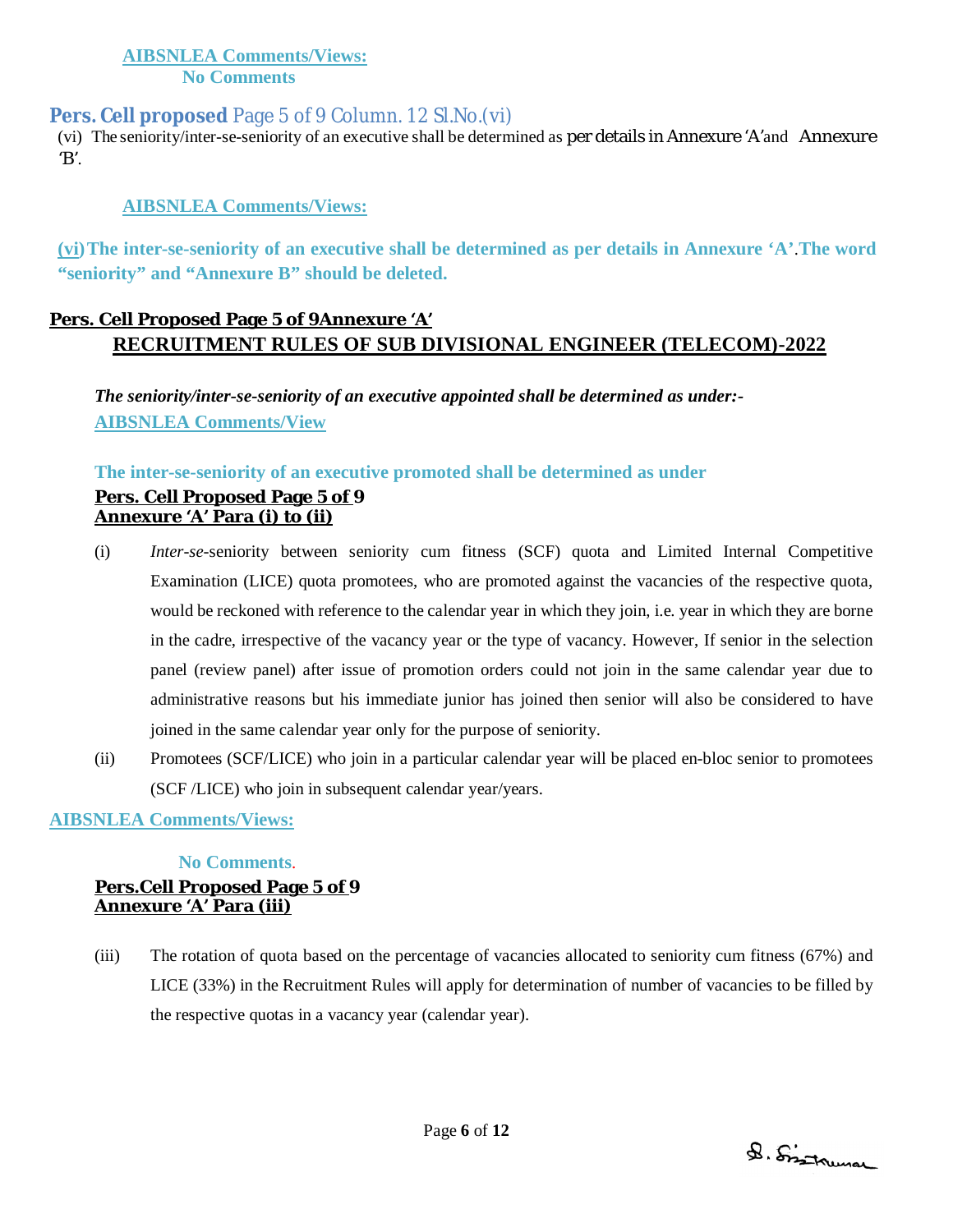**(iii) The quota based on the percentage of vacancies allocated to seniority cum fitness (67%) and LICE (33%) in the Recruitment Rules will apply for determination of number of vacancies to be filled by the respective quotas in a vacancy year (calendar year).**

### **Pers.Cell Proposed Page 5 of 9 Annexure 'A' Para (iv) to Para(viii)**

- (iv) The inter-se-seniority of the persons promoted against seniority cum fitness quota (67%) and those who are promoted through LICE quota (33%) against the same vacancy year and actually join in the same calendar year shall be fixed in a ratio of 2:1 and the appointees shall be given seniority of that calendar year. They shall not get seniority of any earlier year viz. year of vacancy/panel, or year in which promotion process, etc. is initiated. In case of LICE, date of notification/date of examination/date of declaration of results etc. will have no relevance for the purpose of seniority.
- (v) The inter-se-seniority of the persons promoted against seniority cum fitness quota (67%) and those who are promoted through LICE quota (33%) against the same vacancy year and actually join in the next year or any year subsequent to the vacancy year, the seniority of such persons would be determined with reference to the year of their actual joining to the post. Thus, they would get seniority of the year in which they actual join and they shall not get seniority of any earlier year viz. year of vacancy/panel or year in which promotion process, etc. is initiated. In case of LICE, date of notification/date of examination/date of declaration of results etc. will have no relevance for the purpose of seniority.
- (vi) If in one calendar year, the SCF and/or LICE promotions are being carried out for more than one vacancy years, the inter- se seniority for executives *joining in same calendar year* will be determined as follows:
	- a) For executives promoted in Seniority cum Fitness quota (67%) belonging to different vacancy years (joining in the same calendar year), their seniority within the seniority quota will be as per the vacancy year/select panel wise.
	- b) For executives promoted through LICE (if conducted for no. of vacancy years), the seniority within LICE quota will be as per the vacancy year in which they find a place in the list of successful candidates.
	- c) For executives joining in the same calendar year, the inter-se-seniority between seniority quota and LICE quota will be on the basis of vacancy year. Those who have joined as a result of earlier selection/panel would be placed senior in the seniority list to those who have joined as a result of subsequent selection/panel of vacancies.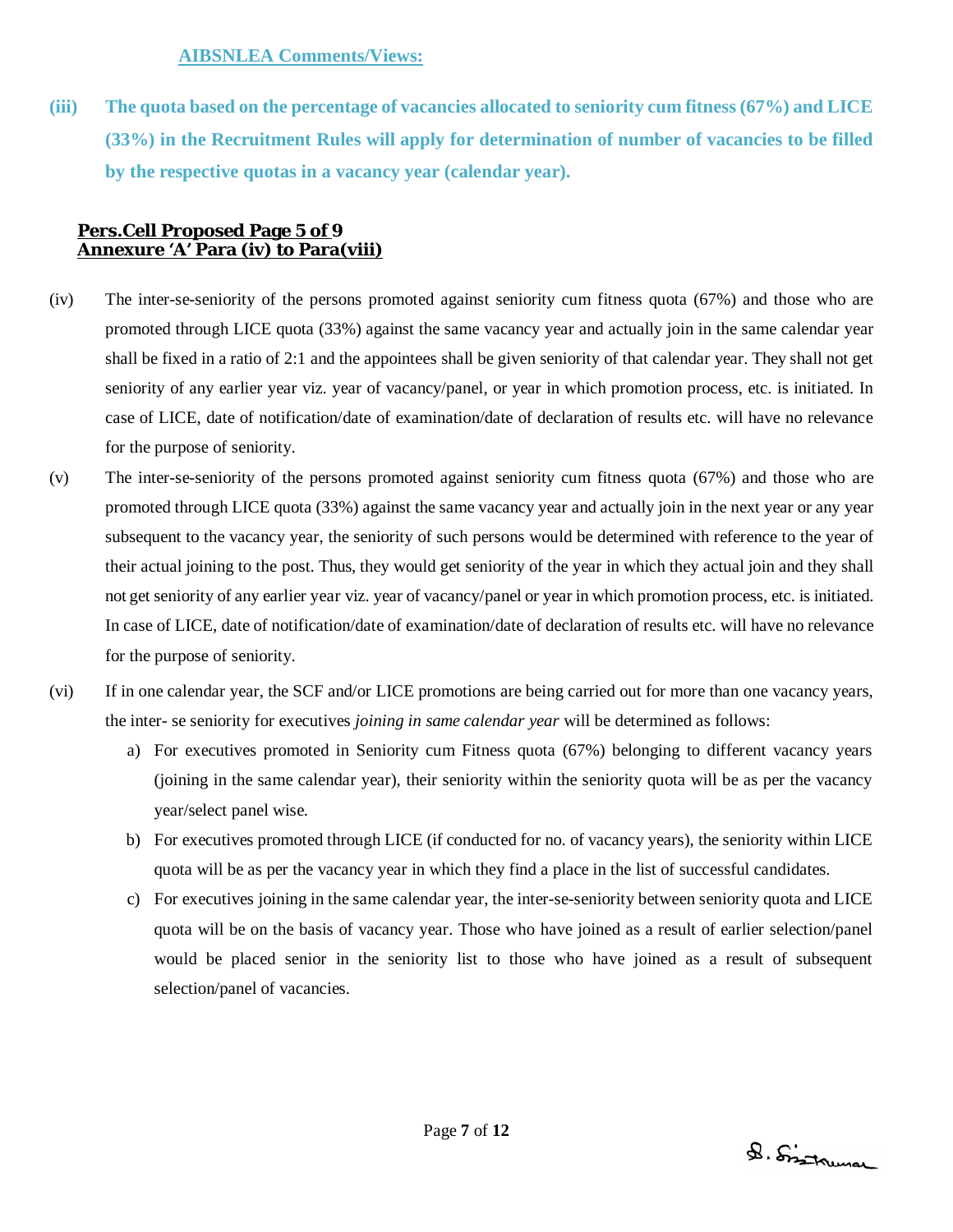- (vii) If adequate number of LICE promotees or seniority cum fitness promotees do not become available (i.e. actual number of promotees) in a particular year, the rotation of quotas for the purpose of determining interse-seniority would stop after available (i.e. actual number of promotees) LICE promotees and seniority quota promotees are assigned their slots on their joining in that calendar year. Remaining promotees of LICE or SCF quota of the concerned selection/panel (same year of joining) would be bunched together in accordance with their position in the panel approved for promotion.
- (viii) If no LICE quota promotee is available (actual number of promotees) in a particular calendar year, actual number of seniority quota promotees would be bunched together in accordance with their position in the panel approved for promotion. Similarly, if no Seniority quota promotee is available in a calendar year, actual number of LICE quota promotees would be bunched together as per their position obtained in the selection process.

#### **AIBSNLEA Comments/Views:**

#### **Para (iv) & (vii) to be merged as detailed below and modified as Para(iv) . Para (vii ) may be deleted**

**(iv) The inter-se-seniority of the persons promoted against seniority cum fitness quota (67%) and those who are promoted through LICE quota (33%) against the same vacancy year and actually join in the same calendar year shall be fixed in a ratio of 2:1 and the appointees shall be given seniority of that calendar year. They shall not get seniority of any earlier year viz. year of vacancy/panel, or year in which promotion process, etc. is initiated. In case of LICE, date of notification/date of examination/date of declaration of results etc. will have no relevance for the purpose of seniority. If adequate number of LICE promotees or seniority cum fitness promotees do not become available (i.e. actual number of promotees) in a particular year, the rotation of quotas for the purpose of determining inter-se-seniority would stop after available (i.e. actual number of promotees) LICE promotees and seniority quota promotees are assigned their slots on their joining in that calendar year. Remaining promotees of LICE or SCF quota of the concerned selection/panel (same year of joining) would be bunched together in accordance with their position in the panel approved for promotion.**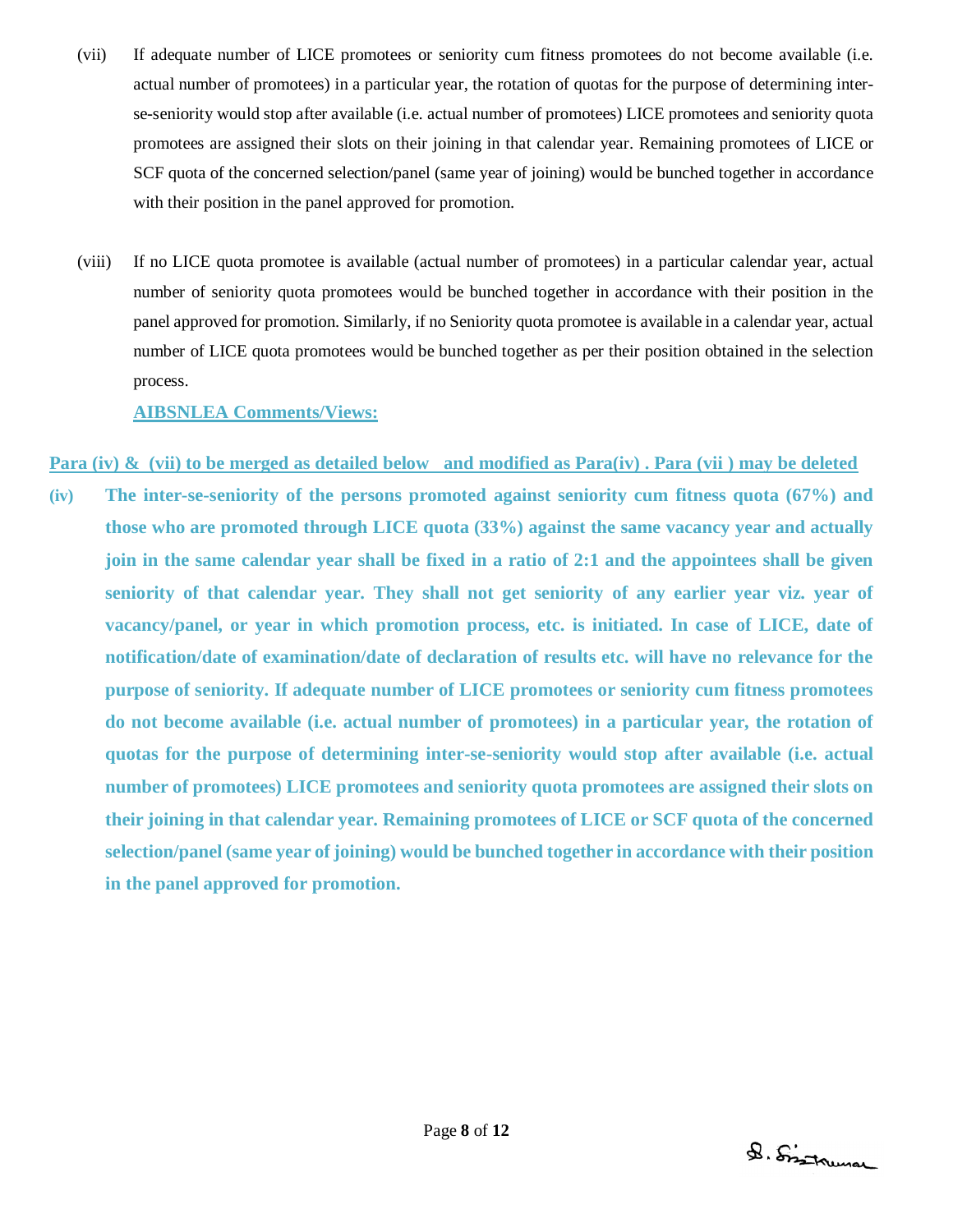**Para (v) & (viii) to be merged as detailed below and modified as Para(v) . Para (viii ) may be deleted**

**(v) The inter-se-seniority of the persons promoted against seniority cum fitness quota (67%) and those who are promoted through LICE quota (33%) against the same vacancy year and actually join in the next year or any year subsequent to the vacancy year, the seniority of such persons would be determined with reference to the year of their actual joining to the post. Thus, they would get seniority of the year in which they actual join and they shall not get seniority of any earlier year viz. year of vacancy/panel or year in which promotion process, etc. is initiated. In case of LICE, date of notification/date of examination/date of declaration of results etc. will have no relevance for the purpose of seniority. If no LICE quota promotee is available (actual number of promotees) in a particular calendar year, actual number of seniority quota promotees would be bunched together in accordance with their position in the panel approved for promotion. Similarly, if no Seniority quota promotee is available in a calendar year, actual number of LICE quota promotees would be bunched together as per their position obtained in the selection process.**

**Para (vi) (a)& (b):No Comments.**

**Para (vi) (c)to be modified as follows:** 

(vi) **c) For executives joining in the same calendar year, the inter-se-seniority between seniority quota and LICE quota will be on the basis of Date of Joining w.r.to the particular Vacancy Year Selection.. Those who have joined as a result of earlier selection/panel would be placed senior in the seniority list to those who have joined as a result of subsequent selection/panel of vacancy.**

Pers. Cell Proposed Annexure-B

# **Promotion on Personal Upgradation basis- [JTO(T) to SDE(T)] Para(i)**

(i) A JTO(T) on completion of 12 years of regular service in JTO(T) as on 1<sup>st</sup>January of the year, if not promoted to SDE(T) on regular basis, will be promoted to SDE(T) on Personal Upgradation basis with effect from the date of assumption of charge.

D. Sistrumar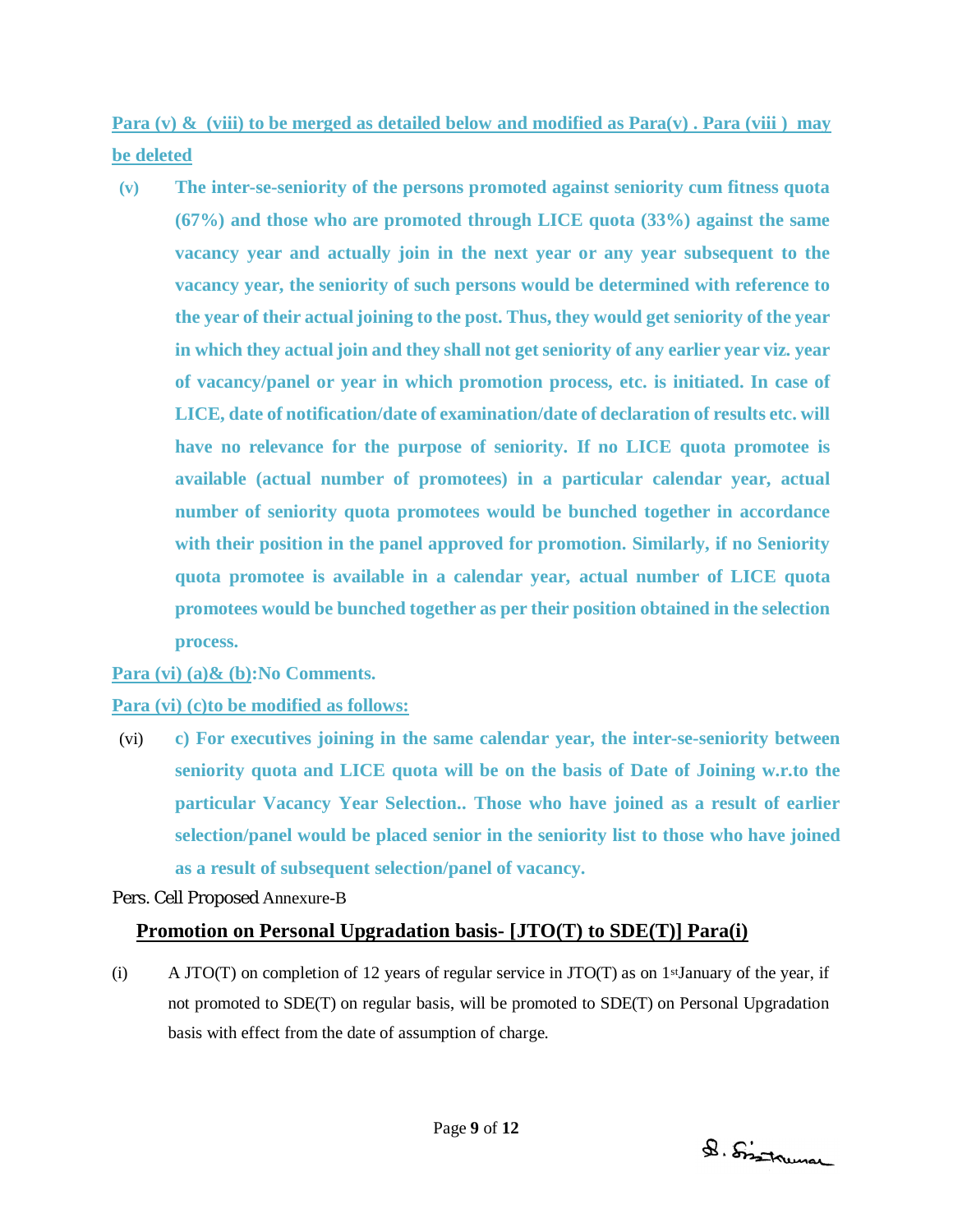#### **AIBSNLEA Comments/Views:**

**It is understood that the proposal of Pers. Branch i.e., Personal Upgradation to be made in the SDE(RR) -2022 is not having any relevance with the time bound promotion of Executives notified by BSNL as BSNL Executive Promotion Policy dated 18.1.2007. AIBSNLEA is suggested that the BSNL Executive Promotion Policy dated 18.1.2007 should be continued and any proposal of with drawing of existing BSNL Executive Promotion Policy dated 18.1.2007 is not acceptable. Para(i) is to be modified as follows.**

**(i) A JTO (T) on completion of 7 years of regular service in JTO(T) as on 1st January of the year, if not promoted to SDE(T) on regular basis, will be promoted to SDE(T) on Personal Upgradation basis with effect from the date of assumption of charge.**

**AIBSNLEA is suggesting this proposal subject to condition that** 

**A JTO (T) entering in BSNL should get SDE (T) Regular Promotion within 7 years and get AGM Regular Promotion within 14 years . If the JTO(T) is not getting SDE(T) Regular Promotion within 7 years he may be promoted as SDE(T) on Personal Upgradation basis on completion 7 years Regular JTO Service. If, after completion of 7 years Service as SDE(T) on Personal Upgaradtion or after completion combined 14 years Service of Regular JTO/SDE(T)(Regular)/SDE(T) on Personal Upgradation he is not getting AGM Regular Promotion he may be promoted as AGM on Personal Upgradation basis on completion of 7 years Service as SDE(T) on Personal Upgaradtion. Accordingly BSNL MS RR -2009 may be amended.**

# **Pers. Cell Proposed Annexure-B Para(ii to iv)**

- (ii) Where juniors who have completed their qualifying/eligibility 12 years of regular service for Personal Upgradation promotion are being considered for Personal Upgradation promotion, their seniors would also be considered provided they are not short of more than one year of the requisite qualifying/eligibility service for Personal Upgradation promotion along with their juniors who have already completed such service.
- (iii) The Personal Upgradation promotion as provided above, is to be made only when the person is

D. Sistrumar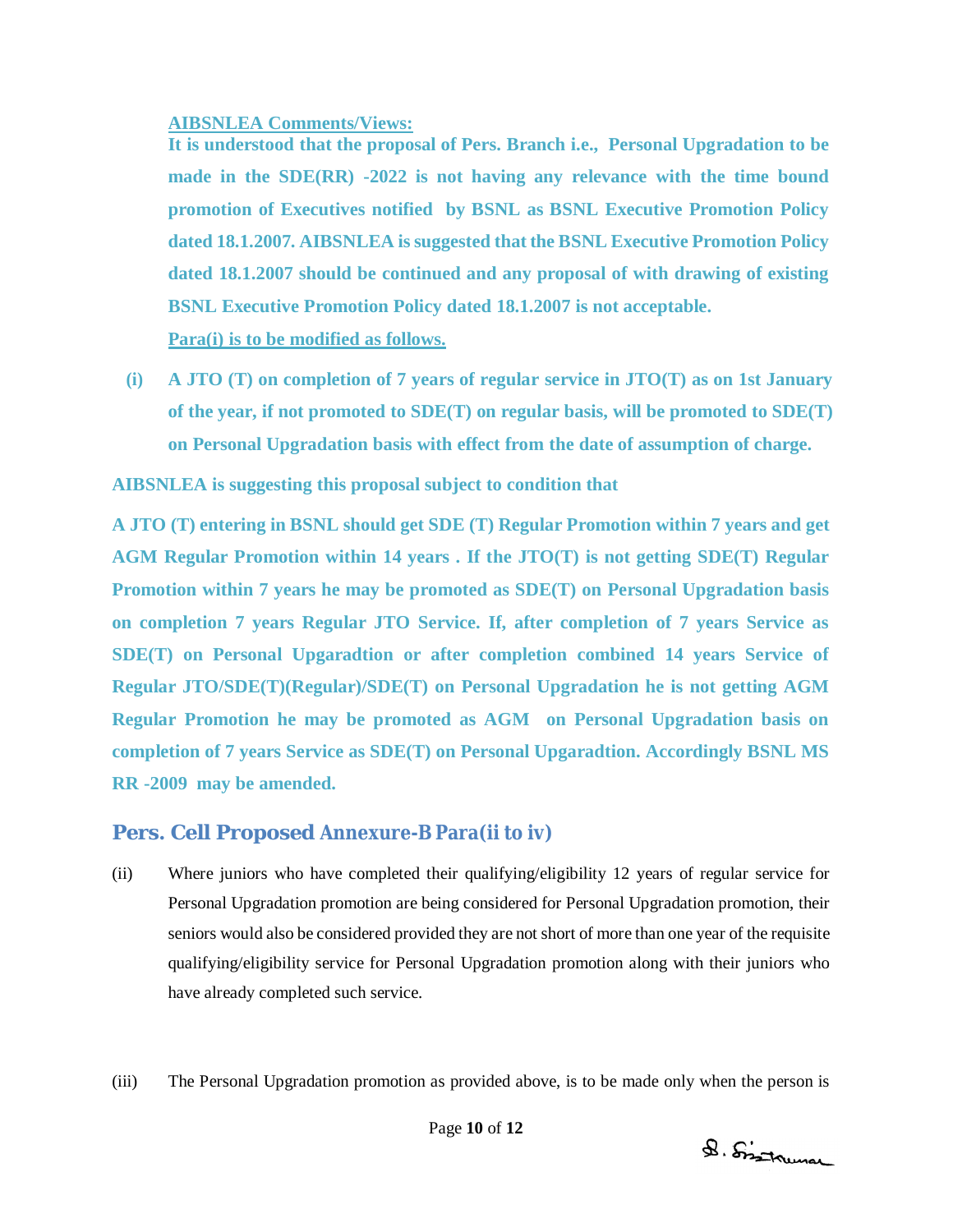assessed fit by Screening Committee for promotion with reference to the prescribed benchmark for promotion to SDE(T) including vigilance clearance and has completed the prescribed residency period in JTO(T) and is eligible for regular promotion to SDE(T) as per recruitment rules. Screening Committee composition will be same as CPC composition detailed at Column 13 of Schedule attached with these Recruitment Rules.

(iv) On such Personal Upgradation promotion, the post of JTO(T) held by the person, shall stand temporarily upgraded to the SDE(T). The Personal Upgradation promotion shall be personal to the executive concerned and the post shall revert back to JTO(T) once the person gets promoted against a regular vacancy in SDE(T) to which he / she has been promoted on Personal Upgradation basis or on his / her vacating the post on account of retirement, resignation or any other reason. **AIBSNLEA Comments/Views: No Comments**

### **Pers.Cell Proposed Annexure-B Para(v)**

(v) The person promoted on Personal Upgradation basis will be required to perform duties of the post of SDE(T) and the executives shall be liable to be transferred anywhere in India. **AIBSNLEA Comments/Views:**

**The person promoted on Personal Upgradation basis will be required to perform duties of the post of SDE(T)** 

### **Pers.Cell Proposed Annexure-B Para(v)**

(vi) The services rendered by a person promoted on Personal Upgradation basis in SDE(T) shall count for promotion to the next higher level but such promotion to next higher level shall be made only after the person promoted on Personal Upgradation basis gets promoted against a regular vacancy in SDE(T).

**AIBSNLEA Comments/Views:**

Page **11** of **12 The services rendered by a person promoted on Personal Upgradation basis in** 

D. Sistrumar